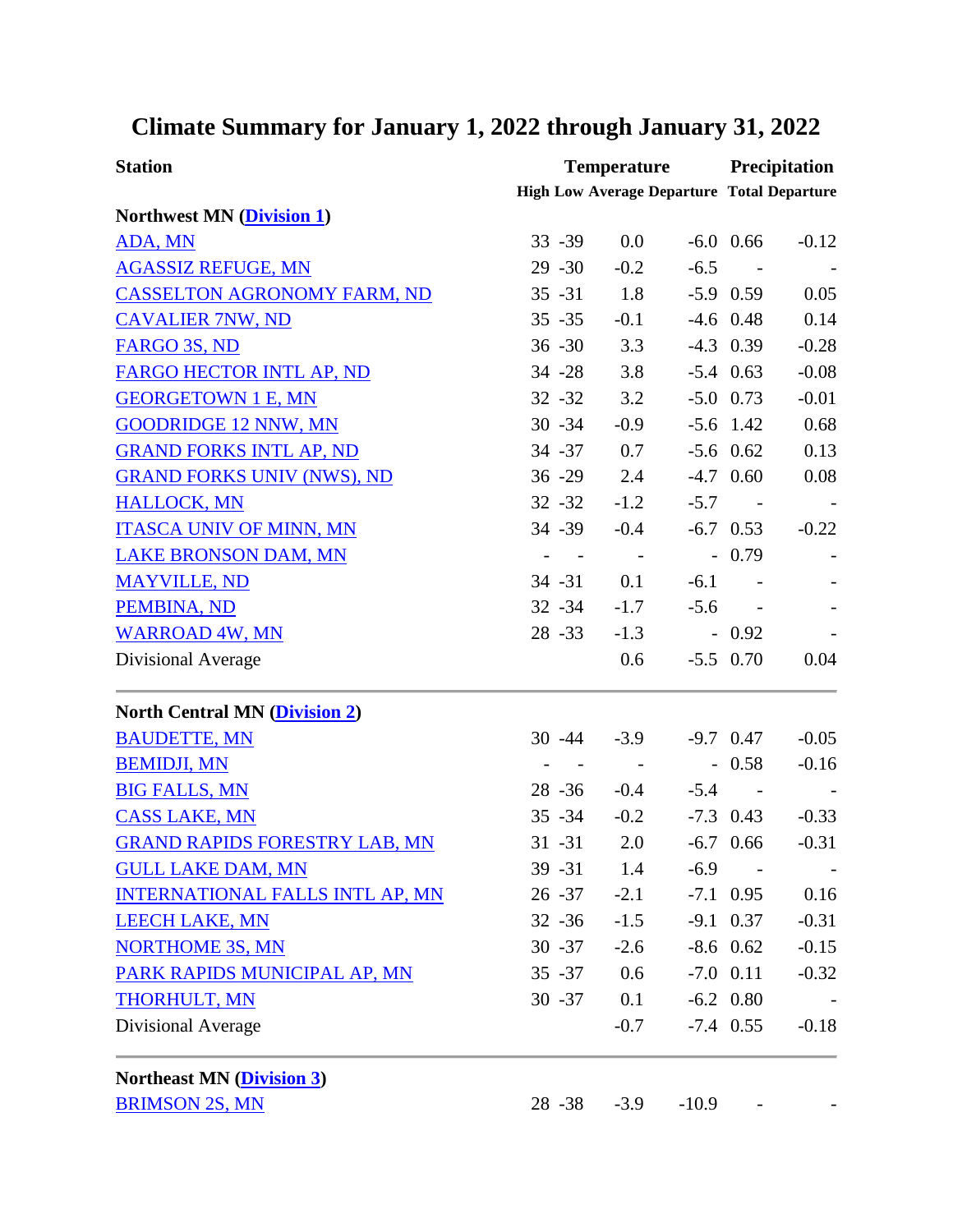| <b>COOK 12 W, MN</b>                                           | $28 - 33$     | $-3.1$     | $-0.77$     |                            |
|----------------------------------------------------------------|---------------|------------|-------------|----------------------------|
| <b>DULUTH INTL AP, MN</b>                                      | $33 - 23$     | 4.7        | $-6.4$ 0.56 | $-0.39$                    |
| <b>DULUTH NWS, MN</b>                                          | $31 - 24$     | 1.3        | $-8.1$ 0.52 | $-0.40$                    |
| ELY, MN                                                        | $30 - 28$     | $-1.7$     | $-8.1$ 1.00 |                            |
| ELY 25E, MN                                                    | $27 - 35$     | $-4.6$     | $-8.8$ 1.05 | 0.08                       |
| <b>EMBARRASS, MN</b>                                           | $28 - 37$     | $-3.6$     | $-8.4$ 0.73 | $-0.09$                    |
| FLOODWOOD 3 NE, MN                                             | $32 - 35$     | $-0.8$     | $-7.9$ 0.63 | 0.00                       |
| <b>GRAND MARAIS, MN</b>                                        | $31 - 17$ 6.4 |            | $-7.2$ 1.12 | 0.13                       |
| <b>GRAND PORTAGE, MN</b>                                       | $28 - 19$     | 3.4        | $-7.1$ 1.31 | $-0.04$                    |
| <b>GUNFLINT LAKE 10 NW, MN</b>                                 | $25 - 34$     | $-5.5$     | $-9.6$ 0.87 | $-0.16$                    |
| <b>HIBBING CHISHOLM HIBBING AP, MN</b>                         | $29 - 38$     | $-0.9$     | $-7.2$ 0.28 | $-0.23$                    |
| <b>KABETOGAMA, MN</b>                                          | $26 - 38$     | $-5.5$     | $-9.4 -$    |                            |
| ORR 3E, MN                                                     | $27 - 36$     | $-4.6$     | $-8.1$ 0.53 | $-0.37$                    |
| <b>TOWER 2S, MN</b>                                            | $28 - 37$     | $-4.2$     | $-9.1$ 0.77 | 0.01                       |
| TWO HARBORS, MN                                                | $33 - 19$     | 6.4        | $-9.2$ 0.87 | $-0.17$                    |
| <b>TWO HARBORS 7NW, MN</b>                                     | $30 - 28$     | 3.3        | $-7.0$ 1.13 | $-0.12$                    |
| <b>WOLF RIDGE ELC, MN</b>                                      | $28 - 22$     | 2.3        | $-7.8$ 1.01 | $-0.33$                    |
| Divisional Average                                             |               | $-0.6$     | $-8.3$ 0.82 | $-0.15$                    |
| <b>West Central MN (Division 4)</b>                            |               |            |             |                            |
| <b>ALEXANDRIA CHANDLER FIELD, MN</b>                           | $39 - 28$     | 4.3        | $-6.4$ 0.06 | $-0.32$                    |
| <b>ARTICHOKE LAKE 1 E, MN</b>                                  | $39 - 24$     | 6.4        | $-6.4 -$    |                            |
| <b>BENSON, MN</b>                                              | $41 - 25$     | 6.7        | $-4.3 -$    |                            |
| <b>BIG STONE CITY 2 NW, SD</b>                                 | $\sim$ $-$    | $\sim$ $-$ | $-0.64$     | 0.03                       |
| <b>BROWNS VALLEY, MN</b>                                       | 42 - 27       | 5.0        | $-6.4$ 0.86 | $-0.07$                    |
| <b>CANBY, MN</b>                                               | $43 - 17$     | 11.0       | $-3.4$ 1.14 | 0.30                       |
| <b>GLENWOOD 1N, MN</b>                                         | 39 - 25       | 4.1        |             | man and man and control of |
| <b>GRANITE FALLS, MN</b>                                       | $45 - 26$     | 9.2        | $-4.2$ 0.95 | 0.14                       |
| LIDGERWOOD, ND                                                 | $38 - 24$     | 5.5        | $-5.2$ 0.71 | 0.01                       |
| <b>MADISON WWTP, MN</b>                                        | $41 - 21$     | 7.2        | $-4.9$ 0.41 | $-0.13$                    |
| MC LEOD 3 E, ND                                                | $37 - 32$     | 3.4        | $-5.5$ 0.62 | 0.00                       |
| <b>MILAN 1NW, MN</b>                                           | $43 - 23$     | 9.0        | $-5.2$ 0.89 | 0.12                       |
| MORRIS WEST CENTRAL RESEARCH AND<br><b>OUTREACH CENTER, MN</b> | $40 - 23$     | 3.9        | $-6.0$ 0.59 | $-0.13$                    |
| <b>NEW YORK MILLS, MN</b>                                      | $36 - 31$     | 1.6        | $-6.0$ 0.55 | 0.17                       |
| <b>OTTERTAIL, MN</b>                                           | $37 - 35$     | 1.1        | $-6.6$ 0.57 | $-0.05$                    |
| <b>SISSETON, SD</b>                                            | $36 - 25$     | 6.5        | $-6.8$ 0.94 | 0.15                       |
| <b>SUMMIT 1 W, SD</b>                                          |               |            |             |                            |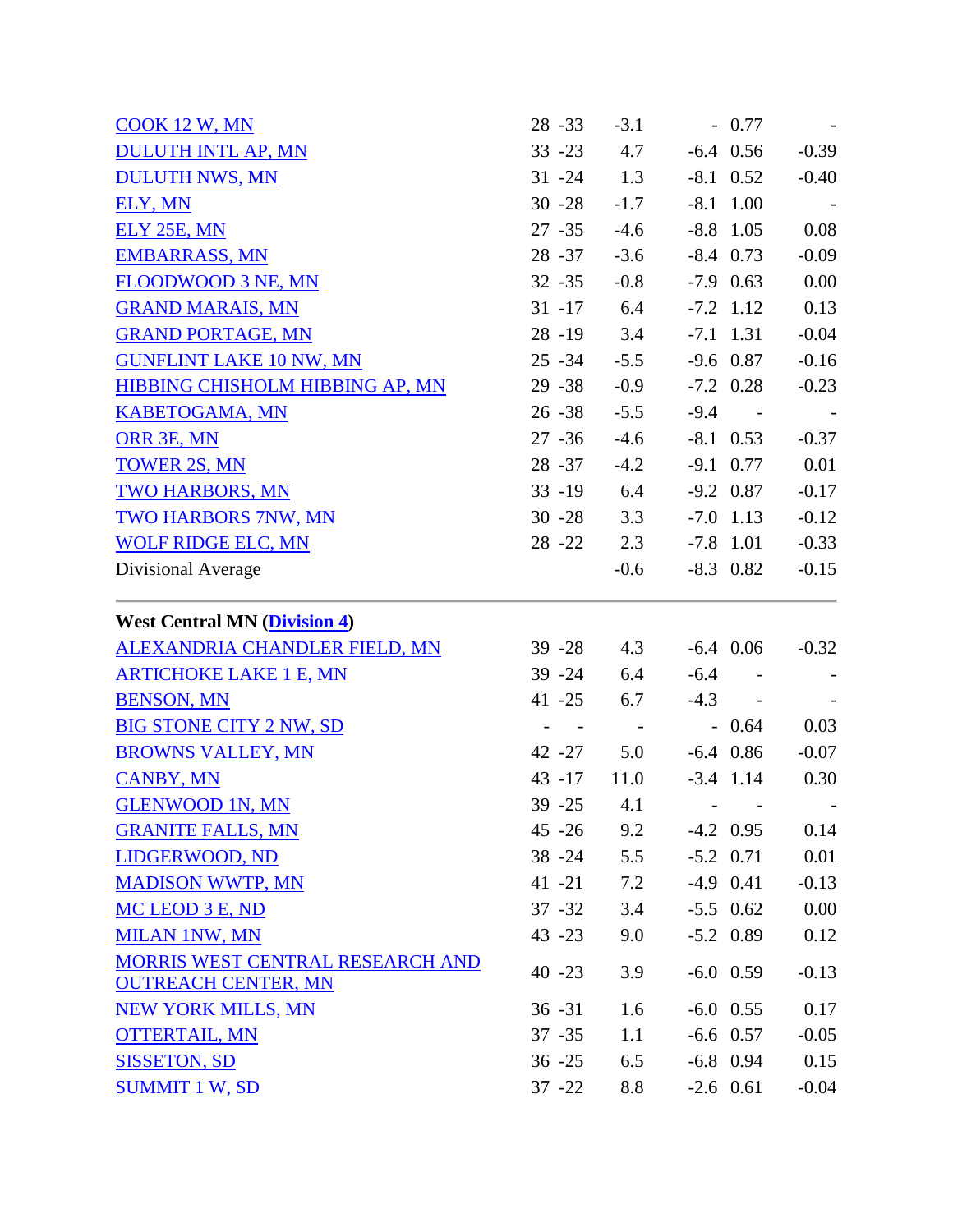| <b>WHEATON, MN</b>                         | $37 - 24$ | 3.3        |        | $-8.1$ 0.66 | $-0.12$ |
|--------------------------------------------|-----------|------------|--------|-------------|---------|
| <b>WHITE ROCK DAM, MN</b>                  | $41 - 25$ | 4.0        |        | $-6.3$ 0.54 | $-0.05$ |
| <b>WILMOT, SD</b>                          | $40 - 25$ | 8.2        |        | $-3.9 -$    |         |
| Divisional Average                         |           | 5.7        |        | $-5.5$ 0.67 | 0.00    |
| <b>Central MN</b> ( <i>Division 5</i> )    |           |            |        |             |         |
| <b>BROWNTON WWTP, MN</b>                   | $42 - 21$ | 6.2        |        | $-6.1$ 0.95 | 0.29    |
| <b>COLLEGEVILLE ST. JOHN'S, MN</b>         | $42 - 29$ | 7.7        |        | $-4.6$ 0.61 | $-0.21$ |
| <b>ELK RIVER, MN</b>                       | $41 - 24$ | 5.9        | $-7.1$ | $\sim$ $-$  |         |
| <b>GAYLORD, MN</b>                         | $39 - 19$ | 7.5        | $-6.1$ | $\sim$ $-$  |         |
| <b>KIMBALL 3N, MN</b>                      | 42 - 34   | 2.6        |        | $-8.6$ 0.63 | $-0.13$ |
| LITCHFIELD, MN                             | $41 - 24$ | 3.4        | $-6.5$ |             |         |
| <b>LONG PRAIRIE, MN</b>                    | $38 - 34$ | 0.8        |        | $-7.7$ 0.58 | $-0.40$ |
| <b>MELROSE, MN</b>                         | $40 - 32$ | 4.5        |        | $-5.3$ 0.53 | $-0.15$ |
| <b>RICE, MN</b>                            | $41 - 31$ | 2.3        |        | $-7.3$ 0.50 | $-0.23$ |
| <b>SANTIAGO 3 E, MN</b>                    | $42 - 28$ | 7.2        |        | $-5.7$ 0.48 | $-0.29$ |
| <b>SEBEKA, MN</b>                          | $38 - 35$ | 3.5        |        |             |         |
| ST. CLOUD REGIONAL AIRPORT, MN             | $42 - 28$ | 6.7        |        | $-5.1$ 0.58 | $-0.09$ |
| <b>WILLMAR 5N, MN</b>                      | $39 - 27$ | 3.7        | $-7.1$ |             |         |
| Divisional Average                         |           | 4.8        |        | $-6.4$ 0.61 | $-0.15$ |
| <b>East Central MN (Division 6)</b>        |           |            |        |             |         |
| <b>AITKIN 2E, MN</b>                       | $38 - 28$ | 2.2        |        | $-7.2$ 0.54 | $-0.55$ |
| <b>AMERY, WI</b>                           | $37 - 30$ | 4.5        |        | $-8.2$ 0.47 | $-0.60$ |
| BRAINERD CROW WING COUNTY AP, MN           | $41 - 35$ | 5.0        |        | $-5.6$ 0.03 | $-0.44$ |
| <b>BRULE RANGER STATION, WI</b>            | $35 - 27$ | 4.1        | $-6.9$ |             |         |
| <b>BRUNO 7ENE, MN</b>                      | $37 - 25$ | 3.0        |        | $-6.5$ 0.45 | $-0.50$ |
| <b>CAMBRIDGE, MN</b>                       | 42 -24    | 4.0        |        | $-8.7 -$    |         |
| <b>CHANHASSEN WSFO, MN</b>                 | $41 - 21$ | 8.6        |        | $-5.4$ 0.68 | $-0.19$ |
| <b>CLOQUET, MN</b>                         | $33 - 28$ | 0.3        |        | $-9.7$ 0.46 | $-0.54$ |
| <b>FOREST LAKE 5NE, MN</b>                 | $42 - 24$ | 5.5        |        | $-8.1$ 0.52 |         |
| <b>GORDON, WI</b>                          | $37 - 29$ | 1.4        |        | $-8.3$ 0.55 | $-0.41$ |
| <b>ISLE 12N, MN</b>                        | $37 - 30$ | 1.0        |        | $-8.1 -$    |         |
| <b>LOWER ST. ANTHONY FALLS, MN</b>         | $42 - 15$ | 9.4        |        | $-5.5$ 0.74 | $-0.21$ |
| LUCK, WI                                   | $38 - 21$ | 8.0        |        | $-5.3$ 0.28 | $-0.53$ |
| <b>MILACA, MN</b>                          | $-27$     | $\sim$ $-$ |        | $-0.39$     | $-0.38$ |
| <b>MINNEAPOLIS CRYSTAL AIRPORT, MN</b>     | $43 - 19$ | 9.6        |        | $-5.9$ T    | $-0.61$ |
| MINNEAPOLIS FLYING CLOUD AIRPORT, MN 42-21 |           | 9.9        |        | $-6.2$ 0.08 | $-0.61$ |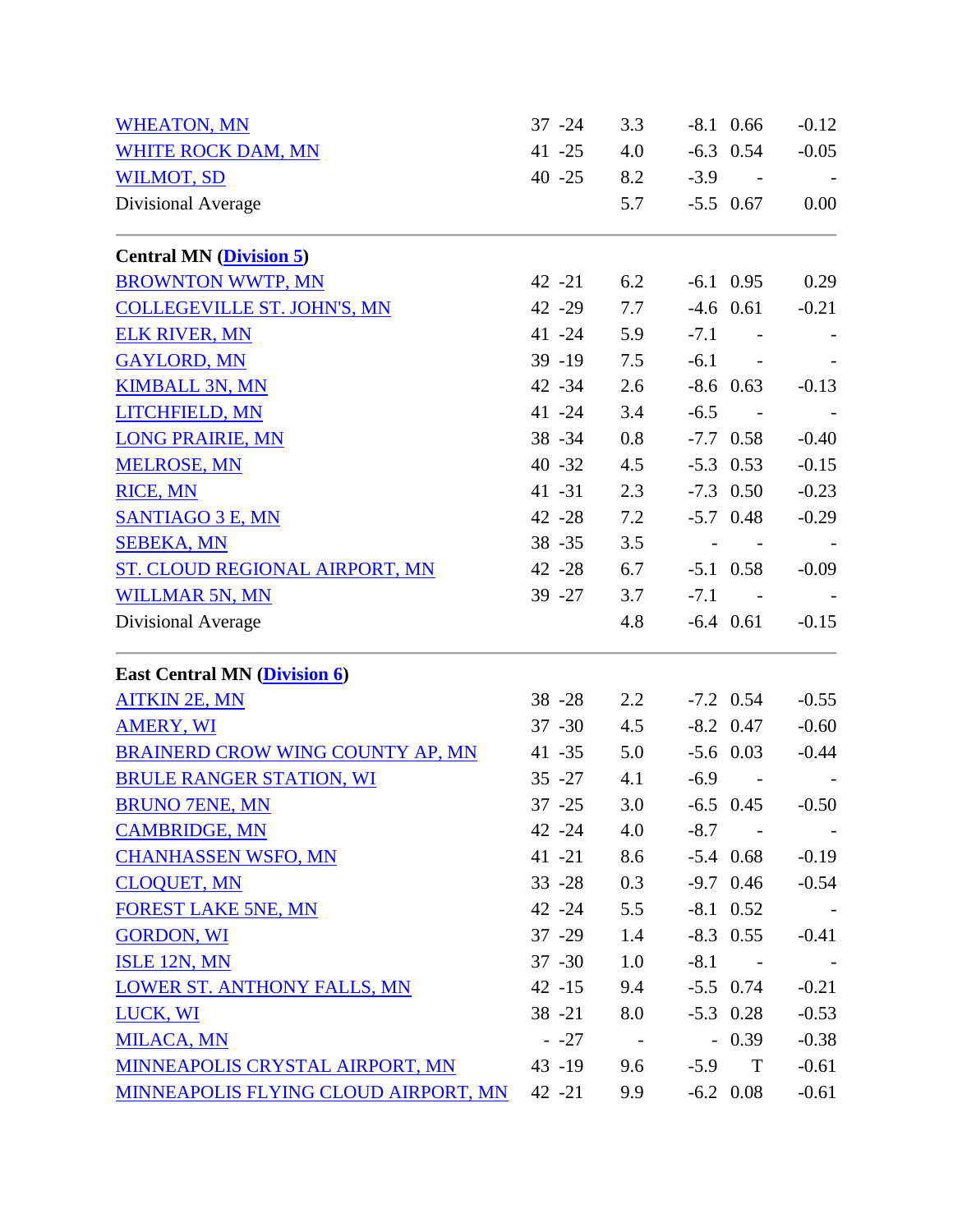| MINNEAPOLIS-ST. PAUL INTERNATIONAL                                    | $42 - 17$ | 10.7       |        | $-5.5$ 0.64              | $-0.25$                  |
|-----------------------------------------------------------------------|-----------|------------|--------|--------------------------|--------------------------|
| <b>AIRPORT, MN</b>                                                    |           |            |        |                          |                          |
| <b>MORA, MN</b>                                                       | $41 - 27$ | 2.8        | $-7.8$ | $\overline{\phantom{a}}$ |                          |
| <b>NEW HOPE, MN</b>                                                   | $43 - 20$ | 9.8        | $-5.5$ |                          |                          |
| PATTISON RANGER STAION, WI                                            | $36 - 23$ | 4.5        | $-6.4$ | $\sim 100$ m $^{-1}$     |                          |
| PINE RIVER DAM, MN                                                    | $37 - 18$ | 7.8        |        | $-1.2$ 0.27              | $-0.50$                  |
| SANDY LAKE DAM LIBBY, MN                                              | $34 - 32$ | 0.4        | $-8.1$ | $\sim$ $-$               |                          |
| ST. PAUL DOWNTOWN AIRPORT, MN                                         | $46 - 17$ | 12.6       | $-3.7$ | T                        | $-0.48$                  |
| <b>STILLWATER 2SW, MN</b>                                             | $41 - 24$ | 5.8        | $-7.8$ | $\sim 100$               |                          |
| <b>SUPERIOR, WI</b>                                                   | $37 - 18$ | 8.3        |        | $-5.9$ 0.46              | $-0.35$                  |
| UNIVERSITY OF MN ST. PAUL, MN                                         | $41 - 20$ | 6.2        |        | $-7.1$ 0.54              | $-0.14$                  |
| <b>VADNAIS LAKE, MN</b>                                               | $42 - 18$ | 15.2       |        | $-1.2$ 0.55              | $-0.23$                  |
| WILD RIVER STATE PARK, MN                                             | $40 - 26$ | 3.6        |        | $-7.5$ 0.49              | $-0.34$                  |
| <b>WRIGHT 3 E, MN</b>                                                 | $33 - 32$ | $-1.1$     |        | $-8.9$ 0.47              | $-0.16$                  |
| Divisional Average                                                    |           | 5.8        |        | $-6.5$ 0.41              | $-0.40$                  |
| <b>Southwest MN (Division 7)</b>                                      |           |            |        |                          |                          |
| <b>BROOKINGS 2 NE, SD</b>                                             | $43 - 17$ | 11.2       |        | $-1.7$ 0.75              | 0.32                     |
| <b>COLTON, SD</b>                                                     |           |            |        | $-0.42$                  | $-0.06$                  |
| ESTHERVILLE MUNICIPAL AP, IA                                          | $50 - 20$ | 13.0       | $-1.8$ | $\sim 100$ km $^{-1}$    | $\overline{\phantom{a}}$ |
| <b>FLANDREAU, SD</b>                                                  | 44 -18    | 10.2       |        | $-2.9$ 0.49              | $-0.05$                  |
| <b>LAKEFIELD 2NE, MN</b>                                              | $50 - 17$ | 17.5       |        | 4.2 0.40                 | $-0.22$                  |
| <b>LAMBERTON SOUTHWEST RESEARCH AND</b><br><b>OUTREACH CENTER, MN</b> | 43 - 22   | 8.8        |        | $-5.0$ 0.67              | 0.13                     |
| <b>MARSHALL, MN</b>                                                   | $42 - 17$ | 9.7        | $-4.4$ | $\sim$ $-$               |                          |
| <b>MINNEOTA, MN</b>                                                   |           | $\sim$ $-$ |        | $-1.27$                  | 0.75                     |
| PIPESTONE, MN                                                         | $46 - 14$ | 11.6       | $-2.0$ | $\sim$                   |                          |
| <b>REDWOOD FALLS, MN</b>                                              | 44 -18    | 7.7        | $-5.8$ |                          |                          |
| REDWOOD FALLS MUNICIPAL AIRPORT, MN                                   | $42 - 20$ | 10.1       |        | $-4.5$ 0.98              | 0.40                     |
| <b>ROCK RAPIDS, IA</b>                                                | $49 - 16$ | 16.1       | 0.5    | $\sim$ $-$               |                          |
| <b>SIBLEY, IA</b>                                                     | $47 - 12$ | 13.3       |        | $-0.6$ 0.53              | $-0.21$                  |
| <b>SIOUX FALLS 14 NNE, SD</b>                                         | 48 -13    | 14.9       |        | $-0.4$ 0.30              | $-0.41$                  |
| <b>SIOUX FALLS FOSS FIELD, SD</b>                                     | $52 - 10$ | 18.1       |        | $0.2 \quad 0.29$         | $-0.31$                  |
| <b>SIOUX FALLS WFO AP, SD</b>                                         | $49 - 12$ | 16.7       |        | $0.3$ 0.26               | $-0.40$                  |
| <b>SPIRIT LAKE, IA</b>                                                | 48 -17    | 10.9       |        | $-4.7$ 0.77              | 0.22                     |
| <b>TRACY, MN</b>                                                      | $42 - 16$ | 10.1       |        | $-3.9$ 0.64              | 0.00                     |
| <b>WINDOM, MN</b>                                                     | $47 - 15$ | 11.1       |        | $-5.5 -$                 |                          |
| <b>WORTHINGTON 2 NNE, MN</b>                                          | 47 -16    | 13.0       |        | $-1.0$ 0.11              | $-0.60$                  |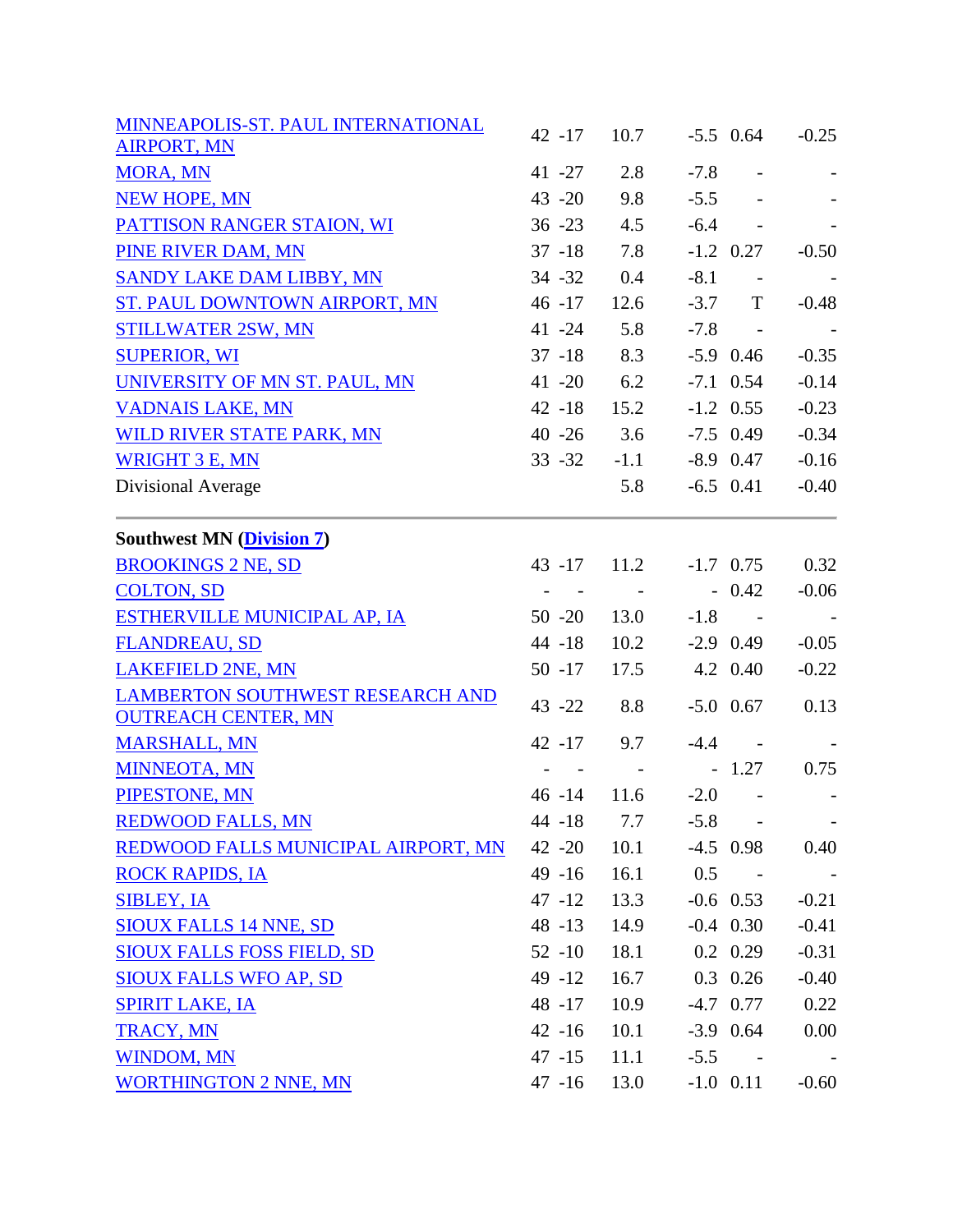| <b>South Central MN (Division 8)</b> |           |                          |              |             |         |
|--------------------------------------|-----------|--------------------------|--------------|-------------|---------|
| <b>ALBERT LEA 3SE, MN</b>            | 48 - 22   | 8.9                      |              | $-5.3$ 0.68 | $-0.21$ |
| <b>ALGONA, IA</b>                    | $49 - 21$ | 10.7                     | $-4.8$ 0.97  |             | 0.07    |
| <b>BLUE EARTH 1S, MN</b>             |           |                          |              | $-0.62$     | $-0.20$ |
| <b>BRICELYN, MN</b>                  |           |                          |              | $-0.77$     | 0.06    |
| <b>FARIBAULT, MN</b>                 |           |                          |              | $-0.88$     | $-0.09$ |
| <b>LAKE MILLS, IA</b>                |           |                          |              | $-0.99$     | $-0.08$ |
| <b>OSAGE, IA</b>                     | $43 - 21$ | 9.1                      | $-5.6$ 1.03  |             | $-0.14$ |
| <b>OWATONNA, MN</b>                  | $42 - 18$ | 7.6                      | $-6.1$ 0.82  |             | $-0.05$ |
| <b>SHERBURN 3WSW, MN</b>             | $47 - 19$ | 9.3                      | $-5.3$ 2.32  |             | 1.68    |
| ST ANSGAR, IA                        |           | $\sim$ $-$               |              | $-0.92$     | $-0.16$ |
| <b>ST. JAMES WWTP, MN</b>            | $57 - 21$ | 9.2                      | $-5.1$ 1.13  |             | 0.04    |
| <b>SWEA CITY 5N, IA</b>              | 47 - 22   | 9.1                      | $-4.1$ 1.08  |             | 0.21    |
| <b>WASECA SOUTHERN RESEARCH AND</b>  |           |                          |              |             |         |
| <b>OUTREACH CENTER, MN</b>           | $43 - 26$ | 6.5                      | $-6.7$ 1.13  |             | $-0.14$ |
| <b>WELLS, MN</b>                     | 44 - 20   | 8.8                      | $-5.4$ 0.75  |             | 0.04    |
| <b>WINNEBAGO, MN</b>                 | $46 - 18$ | 9.6                      | $-4.8$ 0.71  |             | $-0.19$ |
| Divisional Average                   |           | 8.9                      | $-5.3$ 0.99  |             | 0.06    |
| <b>Southeast MN (Division 9)</b>     |           |                          |              |             |         |
| <b>ALMA DAM 4, WI</b>                | 41        |                          |              | $-0.52$     | $-0.43$ |
| <b>ALTURA 5W, MN</b>                 |           |                          |              | $-0.64$     | $-0.40$ |
| <b>AUSTIN WASTE WATER TREATMENT</b>  | $43 - 23$ | 8.3                      | $-5.3$ 0.72  |             | $-0.40$ |
| <b>FACILITY, MN</b>                  |           |                          |              |             |         |
| <b>BALDWIN, WI</b>                   | $37 - 26$ | 3.4                      | $-7.7$ 0.43  |             | $-0.38$ |
| <b>CALEDONIA, MN</b>                 |           |                          |              | $-0.57$     | $-0.55$ |
| <b>DURAND, WI</b>                    | $39 - 23$ | 7.6                      | $-6.9$ 0.58  |             | $-0.55$ |
| <b>ELGIN 2SSW, MN</b>                |           |                          |              | $-0.72$     | $-0.34$ |
| ELMA, IA                             |           |                          |              | $-0.69$     | $-0.33$ |
| <b>FARMINGTON 3NW, MN</b>            |           |                          |              | $-0.40$     | $-0.65$ |
| <b>GENOA DAM 8, WI</b>               | $42 - 31$ | 9.0                      | $-10.2$ 0.52 |             | $-0.74$ |
| <b>GRAND MEADOW, MN</b>              | $41 - 22$ | 7.3                      | $-5.4$ 0.32  |             | $-0.70$ |
| <b>HASTINGS DAM 2, MN</b>            | $42 - 20$ | 7.5                      | $-7.4$ 1.41  |             | 0.51    |
| HILLSBORO 2SW, WI                    | $43 - 27$ | 7.5                      |              | $-7.6$ 0.36 | $-0.80$ |
| <b>HOKAH 4NW, MN</b>                 |           | $\overline{\phantom{a}}$ |              | $-0.68$     | $-0.53$ |
| LA CRESCENT DAM 7, MN                | $-15$     |                          |              | $-0.52$     | $-0.65$ |